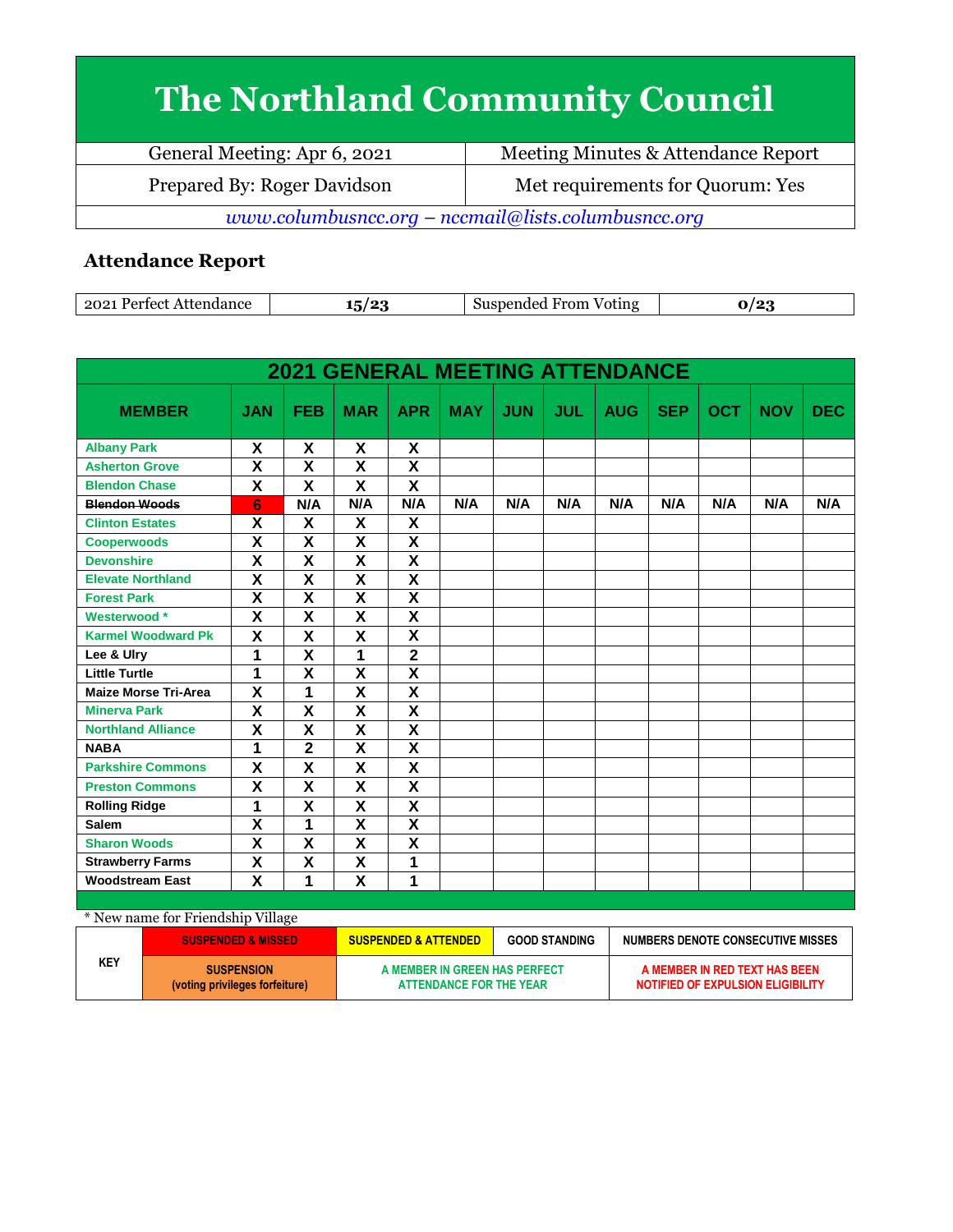| <b>Roll Call</b>                                                                                                   | Roll was taken. See above chart for details.<br>$\bullet$                                                                                                                                                                                                                                                                                                                                                                                                                                                                                                                                                                                                                                                                                                                                                                           |
|--------------------------------------------------------------------------------------------------------------------|-------------------------------------------------------------------------------------------------------------------------------------------------------------------------------------------------------------------------------------------------------------------------------------------------------------------------------------------------------------------------------------------------------------------------------------------------------------------------------------------------------------------------------------------------------------------------------------------------------------------------------------------------------------------------------------------------------------------------------------------------------------------------------------------------------------------------------------|
|                                                                                                                    | <b>Liaison Reports</b>                                                                                                                                                                                                                                                                                                                                                                                                                                                                                                                                                                                                                                                                                                                                                                                                              |
| <b>Columbus Fire Department</b><br>Station 24                                                                      | No report<br>$\bullet$                                                                                                                                                                                                                                                                                                                                                                                                                                                                                                                                                                                                                                                                                                                                                                                                              |
| <b>Columbus Police Department</b><br>Officer Scott Clinger<br><b>Officer Larry Geis</b>                            | Homicide at Norwood Inn and Suites, Officer Clinger<br>$\bullet$<br>checked into and doesn't feel it's a danger to area<br>Issues with parked semi's in residential areas<br>$\bullet$                                                                                                                                                                                                                                                                                                                                                                                                                                                                                                                                                                                                                                              |
| <b>City Attorney's Office</b><br><b>Sarah Pomeroy</b><br>614-645-8619<br>scpomeroy@columbus.gov                    | 1217 East Dublin Granville hotel<br>$\bullet$<br>RE: Questions about homeless shelters converted from<br>$\bullet$<br>hotels, they are contracted with community shelter board or<br>YMCA directly, working to get regular meetings on the<br>calendar to discuss, as well as someone to come to NCC<br>meeting<br>Any services provided other than shelter? Don't think so<br>$\bullet$<br>Is there zoning compliance since it's a change in purpose?<br>$\bullet$<br>Only 1 other hotel outside of Northland on the west side that<br>$\bullet$<br>has been repurposed.<br>Who recommended that these shelters be located in<br>$\bullet$<br>Northland, was there an advisory committee or group?<br>Is health dept. involved due to COVID? Think they were<br>$\bullet$<br>originally involved, not sure if that still the case. |
| <b>FACT &amp; Consider Biking</b><br>David Roseman - djroseman@msn.com                                             | No report<br>$\bullet$                                                                                                                                                                                                                                                                                                                                                                                                                                                                                                                                                                                                                                                                                                                                                                                                              |
| <b>Columbus Public Library Liaison</b><br>Keith Hanson (Karl Road Branch Manager)                                  | New library website<br>$\bullet$<br>National Library Week Aril 4-10, Checkout Challenge and<br>$\bullet$<br>different activities<br>Closed at end of May through around labor day<br>$\bullet$<br>New Android app, please upgrade<br>$\bullet$<br>New mobile checkout app, called Cloud Library<br>$\bullet$<br>If qualified, can signup for free hotspot location, free laptops<br>$\bullet$<br>PCs at www.pcsforpeople.org/get-technology.                                                                                                                                                                                                                                                                                                                                                                                        |
| <b>Northland Area Business Association</b><br>Dave Cooper                                                          | Started 161 Task Force cleanup, 25 volunteers picked up 63<br>$\bullet$<br>bags of trash. Emailed next event flyer for April 10 <sup>th</sup> .<br>Working with Keep Columbus Beautiful for supplies. Thanks<br>to Hadler for trash pickup, thanks to all.<br>Asking city for help with light poles that have been knocked<br>٠<br>down along 161. There are traffic indicators signs down as<br>well from Busch Blvd to Cleveland Ave.<br>Possible NABA luncheon in June as well.<br>$\bullet$                                                                                                                                                                                                                                                                                                                                     |
| <b>City of Columbus Community Liaison</b><br>Alfred Akainyah - aaakainyah@columbus.gov                             | Recs and Parks looking for community input on aquatics.<br>$\bullet$<br>Safe Routes program, ordered yard signs for speeding, let<br>$\bullet$<br>Alfred know if needed.<br>Columbus Public Health sending out information on<br>$\bullet$<br>vaccinations.<br>Email on proposed legislation regarding changes regarding<br>$\bullet$<br>prostitution                                                                                                                                                                                                                                                                                                                                                                                                                                                                               |
| <b>Columbus Community Engagement</b><br>Sandra R. López - srlopez@columbus.gov                                     | No report<br>$\bullet$                                                                                                                                                                                                                                                                                                                                                                                                                                                                                                                                                                                                                                                                                                                                                                                                              |
|                                                                                                                    | <b>Selected Discussions</b>                                                                                                                                                                                                                                                                                                                                                                                                                                                                                                                                                                                                                                                                                                                                                                                                         |
| <b>Roundtable Discussion</b><br>Emmanuel Remy - Columbus City<br>Councilmember Upcoming changes to City<br>Council | Discussion on what the future City Council will look like<br>$\bullet$<br>2018 proposal expanding council and require members to<br>live in their district, remapping the districts.                                                                                                                                                                                                                                                                                                                                                                                                                                                                                                                                                                                                                                                |
|                                                                                                                    | <b>NCC Officer Reports</b>                                                                                                                                                                                                                                                                                                                                                                                                                                                                                                                                                                                                                                                                                                                                                                                                          |
| <b>Treasurer</b><br><b>Felix Quachey</b>                                                                           | Report distributed via email.                                                                                                                                                                                                                                                                                                                                                                                                                                                                                                                                                                                                                                                                                                                                                                                                       |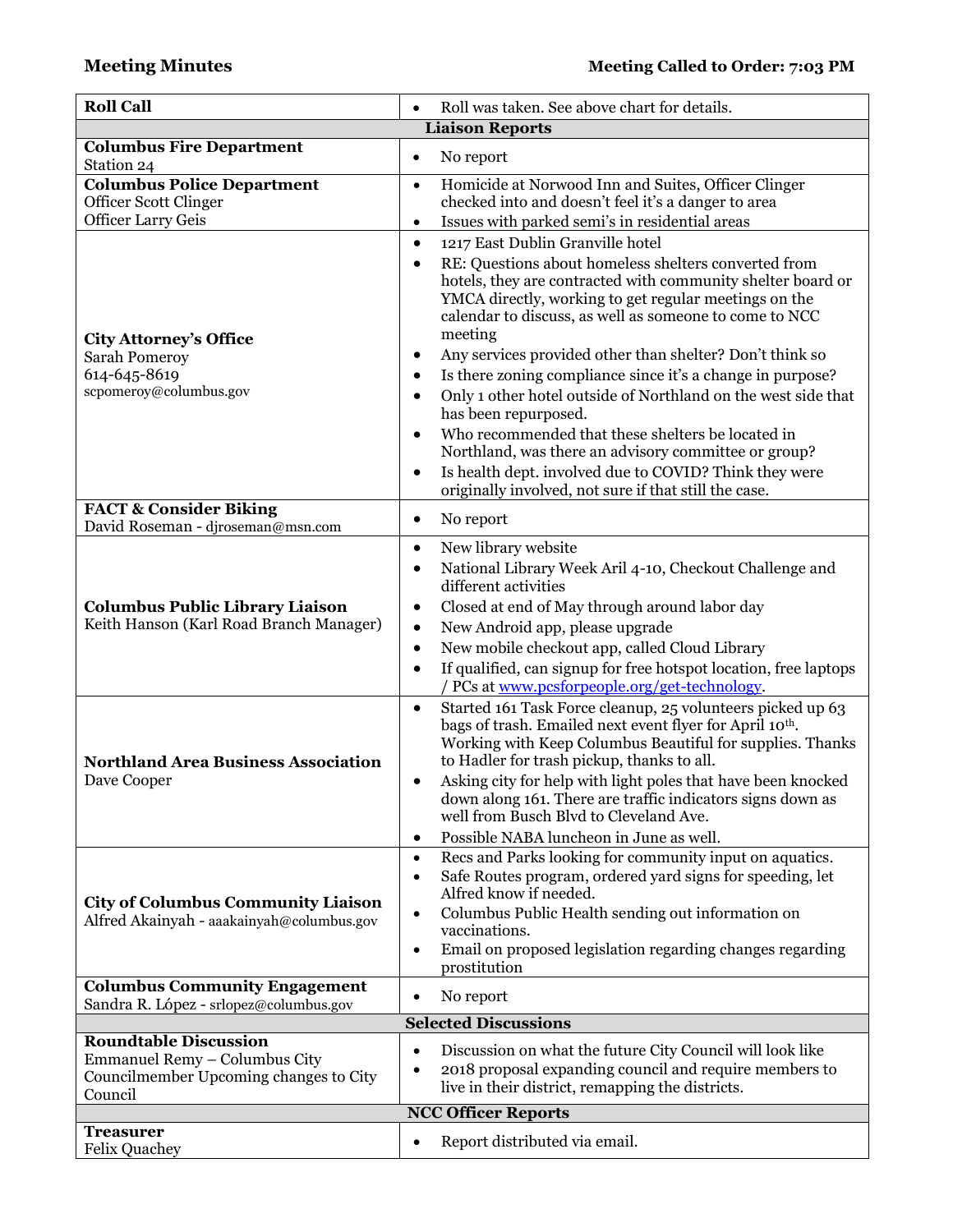| <b>Secretary</b>                                                            | Vacant position, secretary needed, maybe provide role<br>description via email                                                                                                                                           |  |  |  |  |  |
|-----------------------------------------------------------------------------|--------------------------------------------------------------------------------------------------------------------------------------------------------------------------------------------------------------------------|--|--|--|--|--|
| <b>Vice President</b><br>Roger Davidson                                     | No report<br>٠                                                                                                                                                                                                           |  |  |  |  |  |
| <b>President</b><br>Alicia Ward                                             | Zoom Account for NCC account discussion, Darlene Slater<br>$\bullet$<br>made a motion to purchase an account, Pat Hammel<br>seconded, motion approved                                                                    |  |  |  |  |  |
|                                                                             | <b>NCC Committee Reports</b>                                                                                                                                                                                             |  |  |  |  |  |
| <b>Banquet Committee</b><br>Alicia Ward, Chair                              | No report<br>$\bullet$                                                                                                                                                                                                   |  |  |  |  |  |
| <b>Independence Day Parade Committee</b><br>Web site is northlandparade.org | We have canceled the parade again this year.<br>$\bullet$                                                                                                                                                                |  |  |  |  |  |
| <b>Development Committee</b><br>Dave Paul, Chair                            | Review of report distributed via email.<br>٠                                                                                                                                                                             |  |  |  |  |  |
| <b>Graphics and Code Task Force</b><br><b>Bill</b> Logan                    | Working with Toyota Direct per their request<br>$\bullet$<br>no graffiti and very few push in the ground signs<br>٠<br>Banner flags without permits issue                                                                |  |  |  |  |  |
| <b>Additional Discussions</b>                                               |                                                                                                                                                                                                                          |  |  |  |  |  |
| <b>Other Old Business</b>                                                   | No report<br>٠                                                                                                                                                                                                           |  |  |  |  |  |
| <b>Other New Business</b>                                                   | No report<br>٠                                                                                                                                                                                                           |  |  |  |  |  |
| <b>Open Forum</b><br>Comments, Announcements                                | Sharon Woods lost president / vice president, other civics<br>$\bullet$<br>are losing boards members and issues with finding new<br>volunteers<br>Bill Logan to pursue homeless board representative for next<br>meeting |  |  |  |  |  |

#### **Meeting Adjourned: 9:10 PM**

| <b>NCC Officer contact</b>                            |                                                      |  |  |
|-------------------------------------------------------|------------------------------------------------------|--|--|
| <b>President</b><br>Alicia Ward (Elevate Northland)   | mrsaward@yahoo.com<br>614.634.0623                   |  |  |
| <b>Vice President</b><br>Roger Davidson (Albany Park) | roger_davidson@hotmail.com<br>614.933.8748           |  |  |
| <b>Treasurer</b><br>Felix Quachey (Forest Park)       | fquachey@amfam.com<br>$\bullet$<br>614.595.7871<br>٠ |  |  |
| <b>Secretary</b>                                      | Vacant position<br>٠                                 |  |  |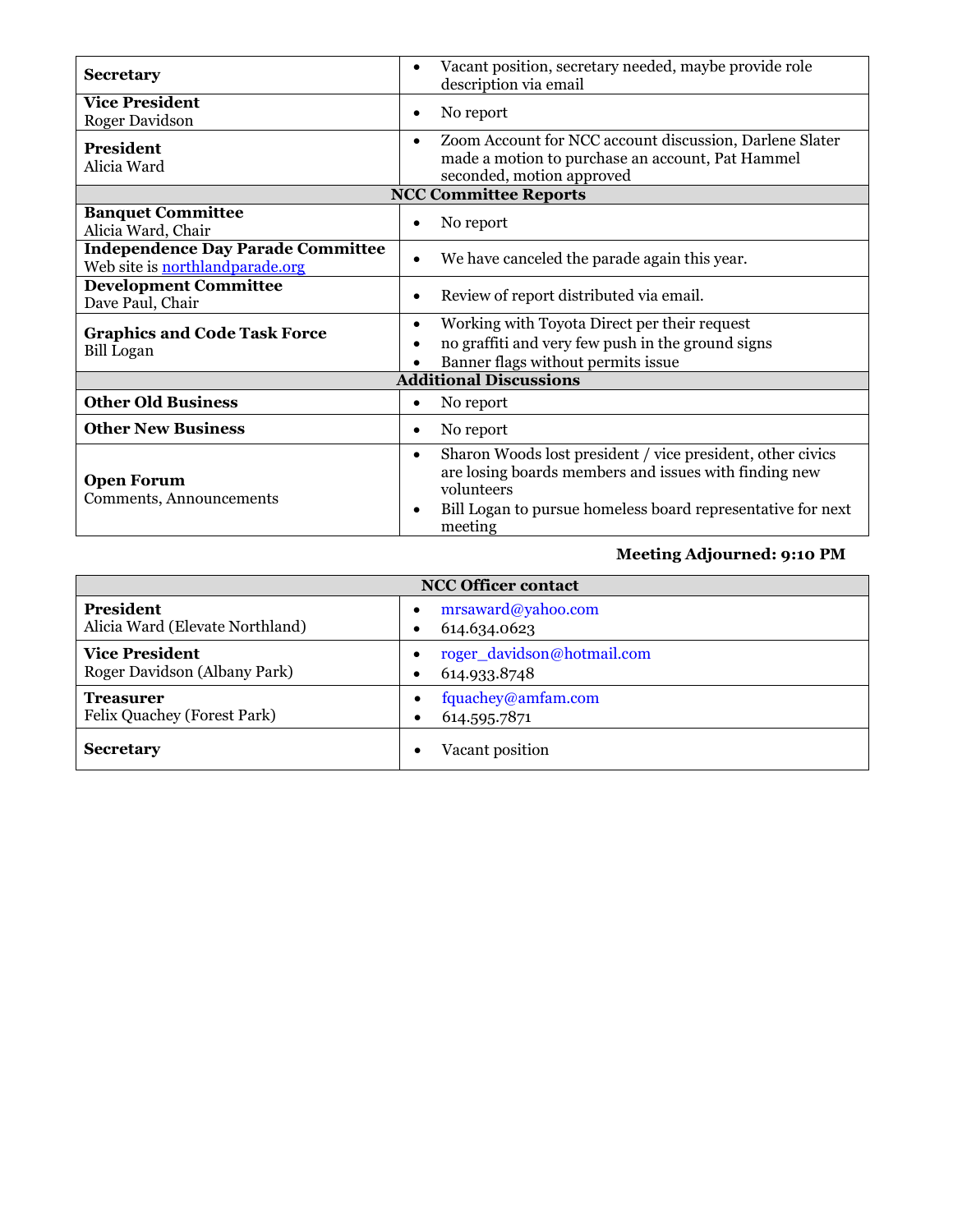

# **NEW: MOBILE CHECKOUT**

## Check out while you browse using a free app!

It's contact-free and quick:

- Once you install the app on your phone, scan the barcode of the item you want to check out.
- You can email a receipt to your inbox and set reminders to return your items.

Download and install the app to get started.

**Scan the QR Code** to go to the App Store or Google Play.









Having trouble? Ask a staff member who will be happy to help you.



columbuslibrary.org 614-645-2275



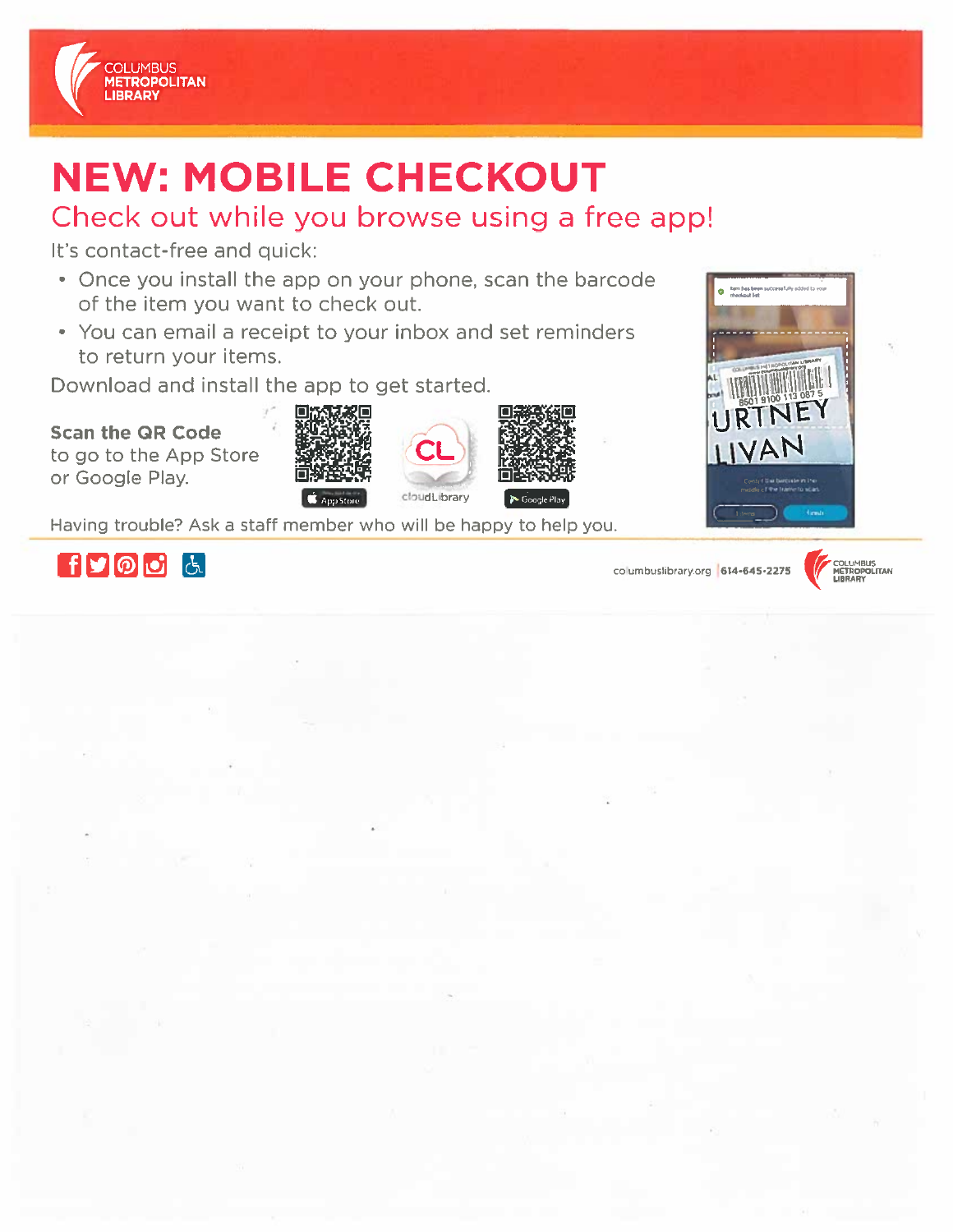

# **Let's Celebrate Reading**

### during National Library Week, April 4-10 Join our Checkout Challenge and virtual programs all week!

Discover new releases, revisit a classic, learn about history, dream about poetry and ignite your love of reading. There's something for everyone!

#### **SUNDAY**

Checkout Challenge begins! Help us reach our goal of 100,000 items checked out and enter to win a \$100 Kroger gift card from the Columbus Metropolitan Library Foundation. Details below.

#### MONDAY | 7 P.M.

Book Buzz: We'll preview the best books coming to our shelves soon.

#### TUESDAY | 7 P.M.

Staff Picks Live: Love Historical Fiction? Tune in for great suggestions from our staff.

#### **WEDNESDAY | 12 P.M.**

Poet Marcus Jackson reads his work and discusses his experience as a Black poet and teacher. Virtual event co-hosted by Columbus State Library. Sponsored by Columbus Metropolitan Library Foundation.

#### THURSDAY | 6:30 P.M.

African Americans in Greenlawn Cemetery: Our panel discussion on local Black history.

#### **FRIDAY 10 A.M.**

Family Storytime: Join us on Facebook Live to sing, read and learn.

#### **SATURDAY**

Checkout Challenge: Last chance - how many items did you check out this week?

Find virtual program details, reserve your next great book and follow our Checkout Challenge's progress at columbuslibrary.org.

# **Checkout Challenge Prize Entry Rules**

Use your Columbus Metropolitan Library card in person or online to check out books, movies or music from Sunday, April 4-Saturday, April 10 and you'll be automatically entered for a chance to win a \$100 gift card to Kroger.

One winner at each of Columbus Metropolitan Library's 23 locations will be selected by random draw and notified the week of April 11. Renewals not eligible. One entry per person. No purchase necessary. Columbus Metropolitan Library employees and their immediate families are not eligible.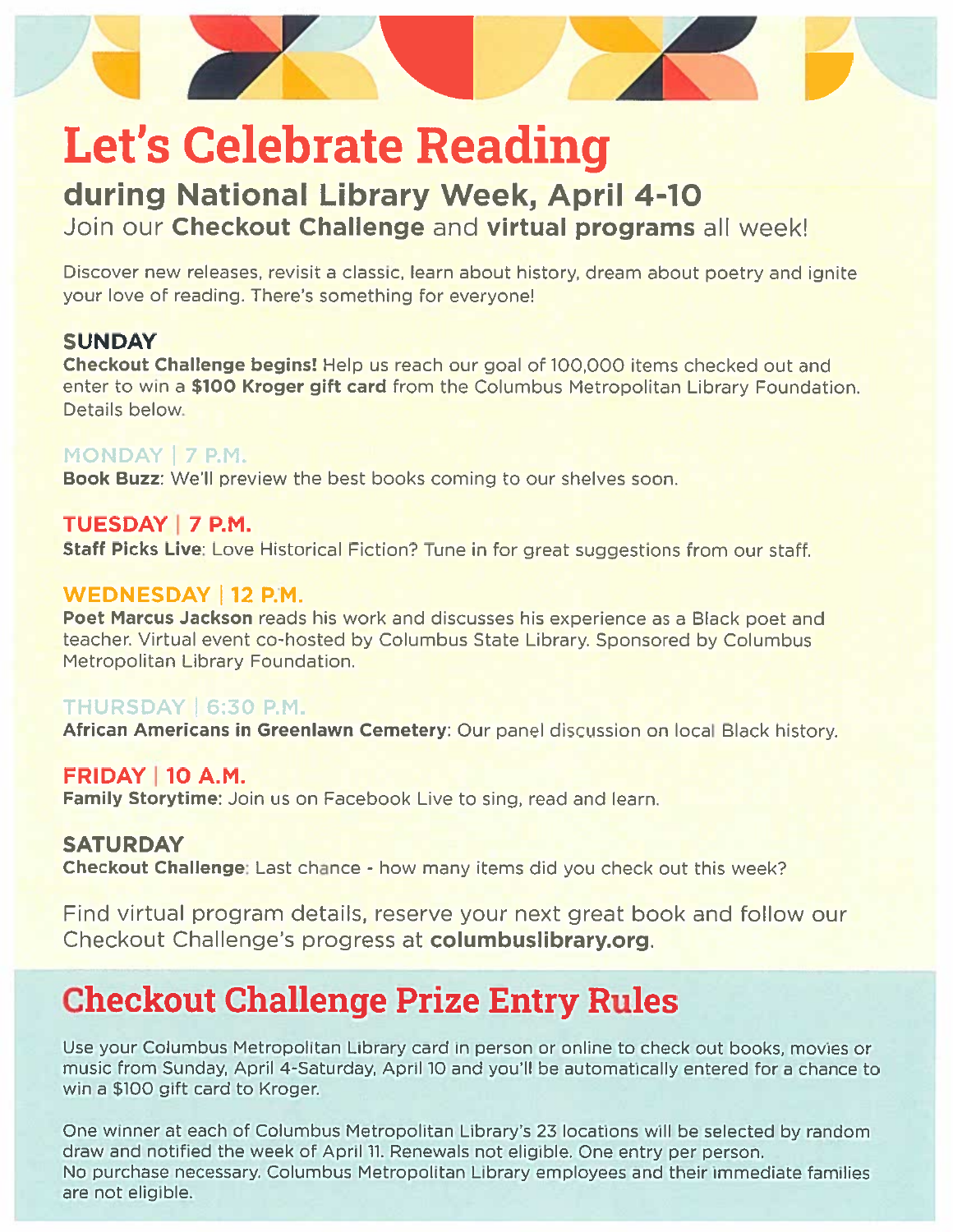

# **PCs FOR PEOPLE AFFORDABLE COMPUTERS AND WIRELESS INTERNET**

- Families / Student recipients must be income eligible (receive free/reduced school lunch, SNAP, Medicaid) See https://www.pcsforpeople.org/eligibility/
- Sign up to begin the registration process to reserve your technology:
	- o After signing up you will receive an email with next steps on the registration process

Sign Up At: Website: www.pcsforpeople.org/get-technology/



pcsforpeople

**Sample Packages:** 



**Computer Package** Includes: i3 or i5 Series 19"-22" Screen Windows 10 **TP-Link WiFi Adapter LibreOffice and Antivirus Software** 1 year Warranty



### **Internet Hotspot Package**

**Refurbished Device** 

**Monthly Data** Plan

**Unlimited Data** 

Speeds 10-20mbps\*

\*Varies by Cell Signal